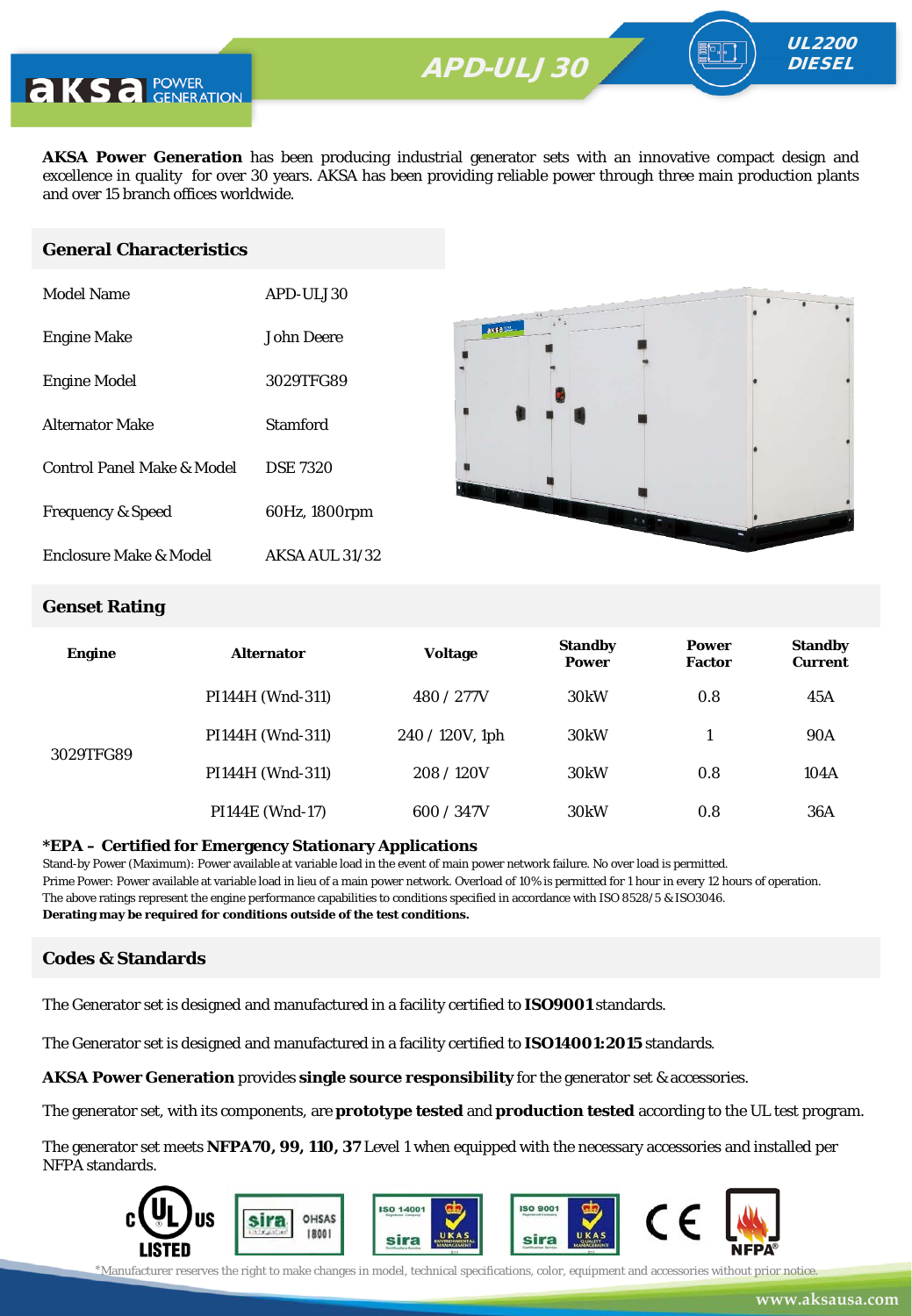



FO

## **Engine Data**

## **Electric System**

| Manufacturer                  | <b>John Deere</b>       | <b>System Voltage</b>                | 12V                        |
|-------------------------------|-------------------------|--------------------------------------|----------------------------|
| Model                         | 3029TFG89               | Starter Rolling Current @32°F        | 640 Amps                   |
| Displacement & Cylinders      | 2.9 L / 3 Cylinders     | <b>Battery Qty, Rating</b>           | 1x54Ah                     |
| <b>Engine Type</b>            | In-line, 4 Cycle        |                                      |                            |
| <b>Engine Speed</b>           | 1800rpm                 | <b>Cooling System</b>                |                            |
| Engine Prime Power w/Fan      | 31kW                    | <b>Radiator Cooling System Type</b>  | <b>Closed Circuit</b>      |
| Engine Standby Power w/Fan    | 35kW                    | <b>Radiator Ambient Temp</b>         | $>50\degree C$             |
| Aspiration                    | Turbocharged            | <b>Coolant Capacity, Engine Only</b> | 6 quart                    |
| <b>Compression Ratio</b>      | 17.2:1                  | Max Top Tank Temp                    | $221\,^{\circ} \mathrm{F}$ |
| Bore / Stroke                 | 106 mm / 110 mm         | Thermostat, Start - Fully Open       | $180 - 201$ °F             |
| Governor type                 | Mechanical              | <b>Exhaust System</b>                |                            |
| Engine crankcase vent system  | Open                    | <b>Exhaust Temperature</b>           | $1076°$ F                  |
| Load Acceptance, ISO8528-5    | G <sub>3</sub>          | <b>Max Allowable Exhaust</b>         | 7.5 kPa                    |
| <b>BMEP, Standby Power</b>    | 714 kPa                 | Restriction                          |                            |
| <b>Friction Power</b>         | <b>16kW</b>             | <b>Exhaust Gas Flow</b>              | $293$ ft. $3$ /min         |
| Designed / Calibrated to Meet | EPA Interim Tier 4      | <b>Air Intake System</b>             |                            |
|                               |                         | <b>Engine Air Flow</b>               | 127 ft. $3$ /min           |
| <b>Fuel System</b>            |                         | Max Intake Air Restriction           |                            |
| <b>Combustion System</b>      | <b>Direct Injection</b> | (Clean Element)                      | 3.75 kPa                   |
| Max Fuel Inlet Temp.          | 176 °F                  | Air Filter Type                      | <b>Dry Paper Element</b>   |
| <b>Total Fuel Flow</b>        | $209$ lb/hr             | <b>Lubrication System</b>            |                            |
| <b>Fuel Consumption</b>       |                         | <b>Oil Pressure at Rated Speed</b>   | 48 psi                     |
| Standby Power (100%)          | $2.6$ gal/h             | Oil Pressure at low idle             | <b>NA</b>                  |
| <b>Standby Power (75%)</b>    | $1.98$ gal/h            | Max Crankcase Pressure               | 0.5 kPa                    |
|                               |                         |                                      |                            |
| Standby Power (50%)           | $1.36$ gal/h            |                                      |                            |
| Standby Power (25%)           | $0.85$ gal/h            |                                      |                            |

\*Manufacturer reserves the right to make changes in model, technical specifications, color, equipment and accessories without prior notice.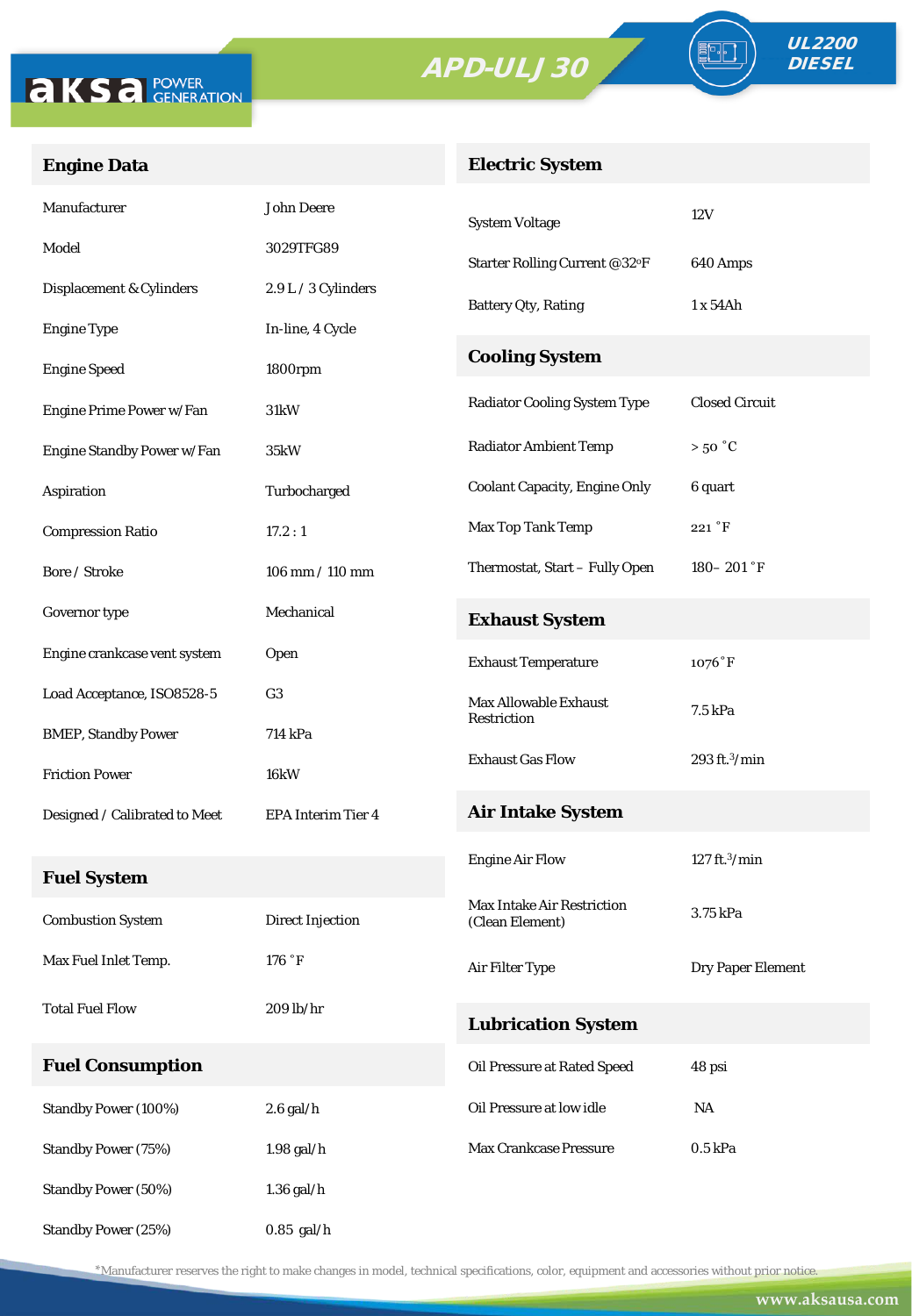

TE

#### **Alternator Data**

| <b>Controller Data</b> |  |
|------------------------|--|
|                        |  |

| Manufacturer                                        | Stamford                | Manufacturer                                                                                            | <b>DSE</b>                                                              |  |
|-----------------------------------------------------|-------------------------|---------------------------------------------------------------------------------------------------------|-------------------------------------------------------------------------|--|
| Standards                                           | <b>BS EN 60034</b>      | Model                                                                                                   | 7320 MK II                                                              |  |
| <b>Control System</b>                               | <b>EBS</b>              | <b>Controller Features &amp; Benefits</b>                                                               |                                                                         |  |
| A.V.R.                                              | AS480                   | Microprocessor controlled, UL & NFPA110 Compatible                                                      |                                                                         |  |
| <b>Voltage Regulation</b>                           | ±1%                     | License free PC Software (Non-proprietary Software)                                                     |                                                                         |  |
| <b>Insulation System</b>                            | Class H                 | IP65 rating offers increased resistance to water ingress                                                |                                                                         |  |
| Protection                                          | IP23                    | Modules can be integrated to building management systems<br>Real time clock provides accurate event log |                                                                         |  |
| <b>Rated Power Factor</b>                           | 0.8                     | Four line back-lit LCD text display                                                                     |                                                                         |  |
| <b>Stator Winding</b>                               | Double Layer Concentric | Five key menu navigation, two wire start/stop at Auto mode                                              |                                                                         |  |
| <b>Winding Pitch</b>                                | <b>Two Thirds</b>       | Front panel editing with PIN protection<br>Support up to three remote display modules                   |                                                                         |  |
| <b>Winding Leads</b>                                | 12                      | Configurable timers and alarms                                                                          |                                                                         |  |
| Telephone Interference                              | THF $< 2 \%$            | Multiple date and timer scheduler                                                                       |                                                                         |  |
| <b>Waveform Distortion</b>                          | No Load < $1.5\%$       | <b>Integral PLC editor</b>                                                                              |                                                                         |  |
|                                                     |                         | 'Protections disabled' feature                                                                          |                                                                         |  |
| Maximum Over speed                                  | $2250$ rev/min          | Load switching (load shedding and dummy load outputs)                                                   |                                                                         |  |
| <b>Battery Charger &amp; Electrical System Data</b> |                         | Fully configurable via DSE Configuration Suite PC Software                                              |                                                                         |  |
|                                                     |                         | SCADA monitoring via DSE Configuration Suite PC Software                                                |                                                                         |  |
| Manufacturer                                        | ComAp                   | <b>Protection</b>                                                                                       | <b>Instruments</b>                                                      |  |
| Model                                               | InteliCharger           | $\checkmark$ Gen. Voltage – under / over                                                                | $\checkmark$ Gen. Voltage (L-L/L-N)                                     |  |
| <b>Input Voltage</b>                                | $85V \sim 264V$ AC      | $\checkmark$ Gen. Freq. - under / over                                                                  | $\checkmark$ Gen. Frequency                                             |  |
| Output Voltage / Current                            | 13.8V Float / 4A pk     | $\checkmark$ Engine Speed – under / over                                                                | $\checkmark$ Engine speed                                               |  |
|                                                     |                         | $\checkmark$ Engine Oil Pressure – low                                                                  | $\checkmark$ Oil Pressure                                               |  |
| Jacket Water Heater Data                            |                         | $\checkmark$ Engine Temp – low / high                                                                   | $\checkmark$ Water Temperature                                          |  |
| Manufacturer                                        | Hotstart                | $\checkmark$ Battery Voltage – low / high                                                               | $\checkmark$ Battery Voltage                                            |  |
|                                                     |                         | <b>Weak Battery</b>                                                                                     | $\checkmark$ Run Time                                                   |  |
| Model                                               | TPS051GT10-000          | Fail to Start / Stop<br>✓                                                                               | <b>Phase Sequence</b><br>✓                                              |  |
| Input Voltage                                       | 120V                    | <b>Charge Alternator Fail</b><br>✓<br>Over Current & Load<br>✓                                          | $\checkmark$ Power monitoring<br>(kWh/kVAh/kVArh)<br>$\checkmark$ Power |  |

\*Manufacturer reserves the right to make changes in model, technical specifications, color, equipment and accessories without prior notice.

(kW/kVAr)

 $\checkmark$  Unbalanced Load  $\checkmark$  Power Factor  $\checkmark$  Independent Earth Fault  $\checkmark$  Generator Current  $\begin{array}{ccc} \checkmark & \text{Generator Load} \ (\%) \end{array}$  $\checkmark$  Loss of Speed Signal  $\checkmark$  Earth Current

(kWh/kVAh/kVArh)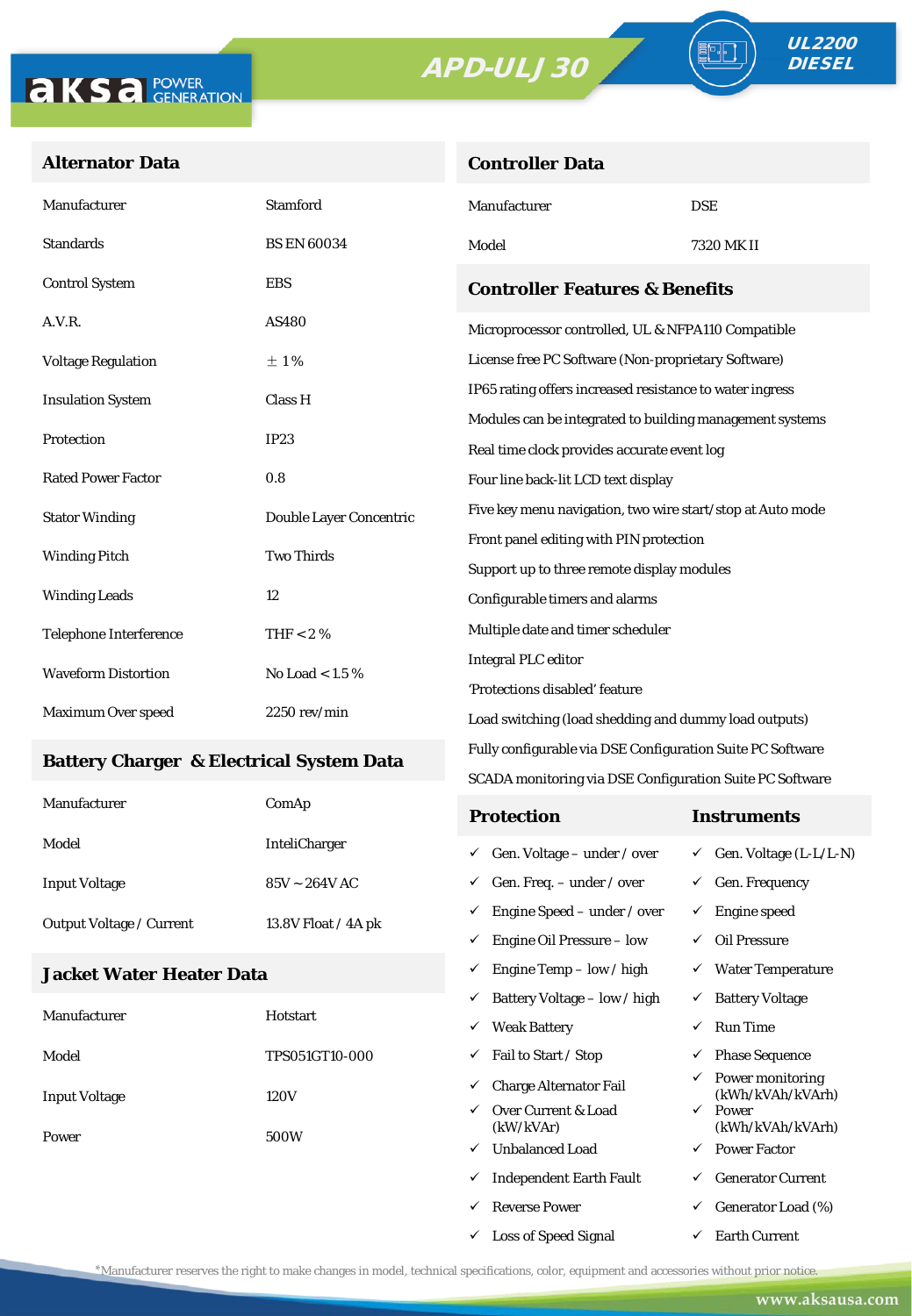



| <b>Enclosure Features</b>                                    | <b>Enclosure Features</b>                                    |  |  |
|--------------------------------------------------------------|--------------------------------------------------------------|--|--|
| $\checkmark$ Heavy Duty Steel / Aluminum Structure           | $\checkmark$ Internally Mounted Exhaust System with Rain Cap |  |  |
| $\checkmark$ E-Stop on Enclosure                             | $\checkmark$ Coolant Fill Cap                                |  |  |
| $\checkmark$ Control Panel Eliminated from Engine Vibrations | $\checkmark$ Removable Base Frame Lifting Hooks              |  |  |
| $\checkmark$ Standard Sound Attenuation Foam                 | $\checkmark$ Oil & Coolant Drain Ports                       |  |  |
|                                                              |                                                              |  |  |

- $\checkmark$ Plastic Covered Corrosion Resistant Locks & Hinges
- $\checkmark~$  Easy Access for Maintenance

| <b>Open Skid Gen</b> |                    | <b>Level 1 Enclosure</b>            |          | <b>Level 2 Enclosure</b>            |                    |  |
|----------------------|--------------------|-------------------------------------|----------|-------------------------------------|--------------------|--|
| Length               | 72 in              | Length                              | 90.1 in  | Length                              | 90.1 in            |  |
| Width w/o lift hooks | 39.4 <sub>in</sub> | Width w/o lift hooks                | $42$ in  | Width w/o lift hooks                | $42$ in            |  |
| Height               | $45.1$ in          | Height                              | 56 in    | Height                              | 69 in              |  |
| Dry Weight           | 1800 lb            | Dry Weight                          | 2500 lb  | Dry Weight                          | 2800 lb            |  |
|                      |                    | <b>Sound Pressure</b><br>@ 7 meters | 69 dB(A) | <b>Sound Pressure</b><br>@ 7 meters | $66 \text{ dB(A)}$ |  |



## **Fuel Tank - UL142 Listed Base Design**

| <b>Size</b>               | $24hr$ (65gal) | 48hr (130gal)   | 72hr (190gal)   |
|---------------------------|----------------|-----------------|-----------------|
| Dimensions $(L/W/H)$ (in) | 112 / 39.4 / 9 | 112 / 39.4 / 15 | 112 / 39.4 / 20 |
| Weight (lb)               | 900            | 1030            | 1200            |